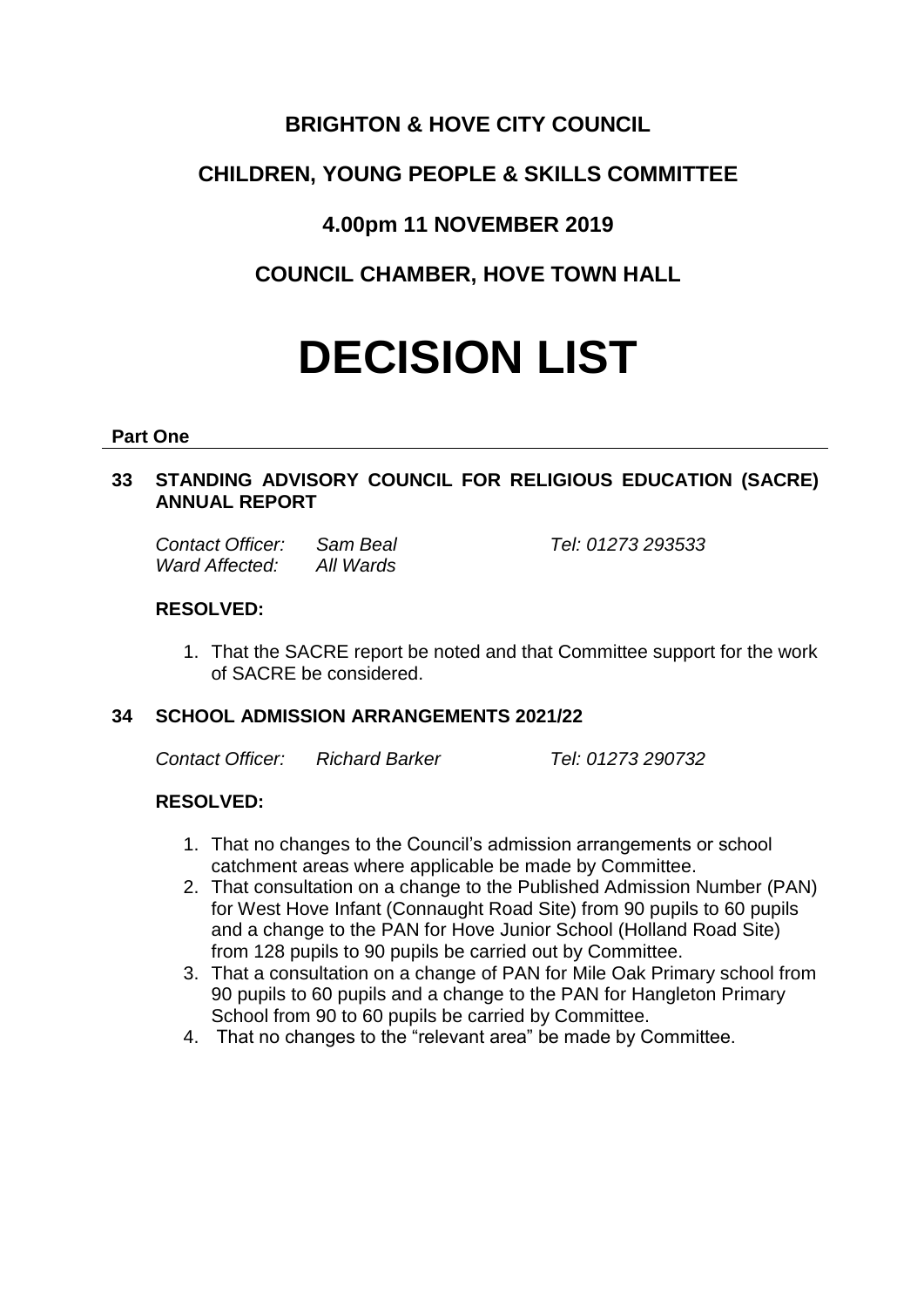## **35 UPDATE ON JULY 2018 OFSTED ILACS ACTION PLAN**

| Contact Officer: | Deb Austin |
|------------------|------------|
| Ward Affected:   | All Wards  |

*Contact Officer: Deb Austin Tel: 01273 291407*

*Contact Officer: Mark Storey Tel: 1273 294271*

#### **RESOLVED:**

1. That progress made in respect of the recommendations made by Ofsted following the 2018 ILACS be noted by Committee.

## **36 MOULSECOOMB PRIMARY SCHOOL UPDATE**

| <b>Contact Officer:</b> | <b>Mark Storey</b> |
|-------------------------|--------------------|
| <b>Ward Affected:</b>   | All Wards          |

#### **RESOLVED**:

- 1. That Committee note the report.
- 2. That a further update report on Moulsecoomb Primary be received by the Committee including:
	- a. Information regarding the proposed academy sponsor, New Horizons Academy Trust, and the outcome of the required due diligence process;
	- b. Further information on the financial implications of any proposed academisation, including: the liability for any deficit held by the school of a transfer to an academy takes place
- 3. That support for the outcome of the parental ballot held on  $7<sup>th</sup>$  October 2019 be formally noted by Committee.

### **37 RE-ORGANISATION OF SPECIAL EDUCATION IN THE CITY - PROGRESS REPORT**

| <b>Contact Officer:</b> | Lisa Brown | Tel: 01273 293568 |
|-------------------------|------------|-------------------|
| Ward Affected:          | All Wards  |                   |

### **RESOLVED**:

1. That Committee note the report.

# **a PROGRESS WITH HOME TO SCHOOL TRANSPORT**

| Contact Officer: | Richard Barker, Head of    | Tel: 01273 290732 |
|------------------|----------------------------|-------------------|
|                  | <b>School Organisation</b> |                   |
| Ward Affected:   | All Wards                  |                   |

### **RESOLVED:**

1. That the efforts of families and their stakeholder organisations in working with the home to school transport team to address issues arising from the new arrangements be recognised by the Committee.